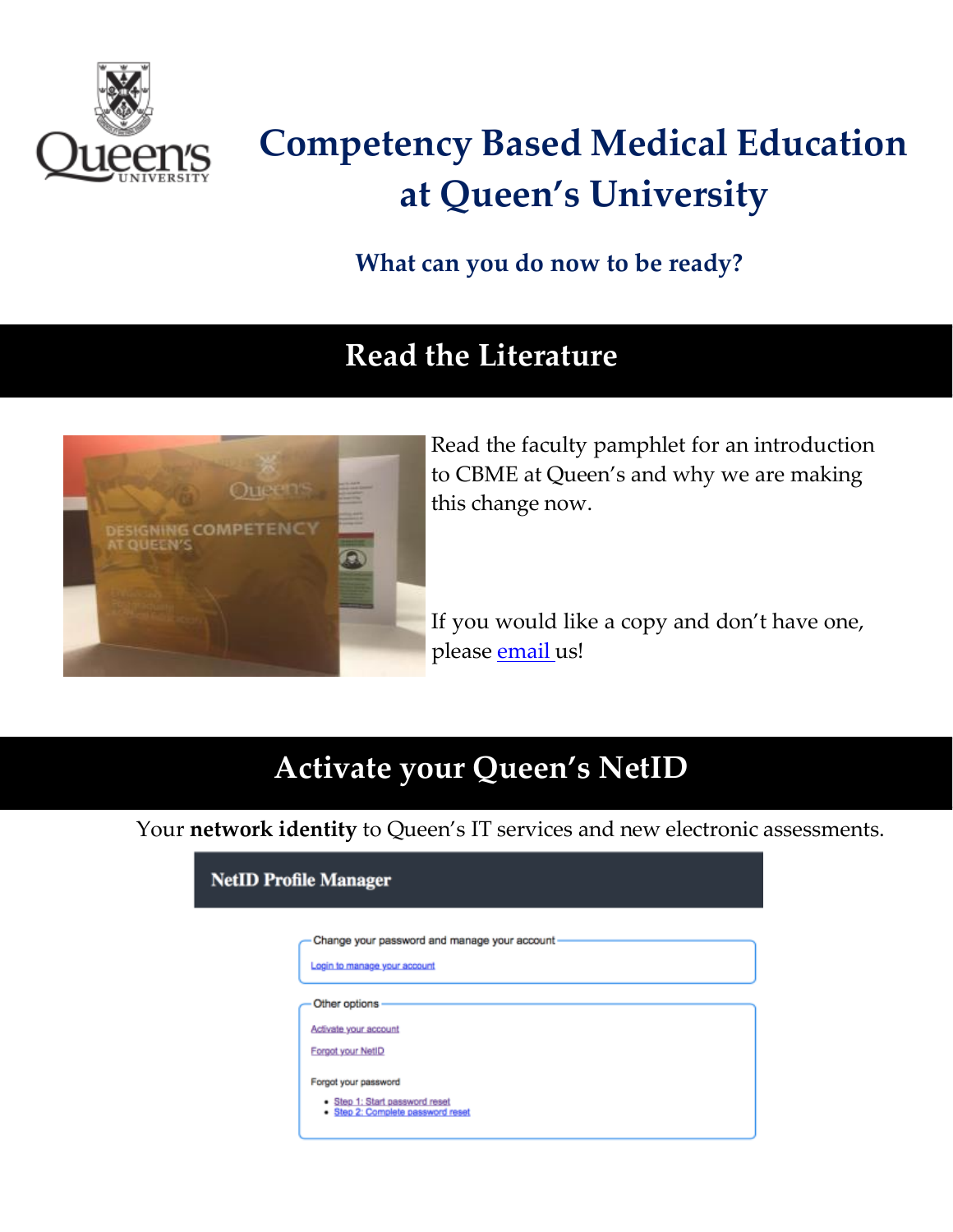#### **Obtain Your NetID:**

- o Contact your University Department to request your employee NetID (Don't know your department contact? **[Email](mailto:cbme@queensu.ca) us!**)
- o Activate your NetID by going to the **Profile [manager](https://netid.queensu.ca/selfservice/)**
- o [Activate](https://netid.queensu.ca/selfservice/accountClaim/find) your account and follow prompts
- o If you [forget](https://netid.queensu.ca/selfservice/home/forgotNetId) your NetID or [password](https://netid.queensu.ca/selfservice/accountRecovery/find) select the corresponding link

### **Get Your MedTech Central Login**

You can check out the module on how to do that [here.](https://qshare.queensu.ca/Groups/School%20of%20Medicine/Assets/Public/Storyline/Getting_Started_MEdTech_Central/story_html5.html) I Email [healthsci.support@queensu.ca](mailto:healthsci.support@queensu.ca) for assistance.

## **GETTING STARTED IN MEDTECH CENTRAL @**



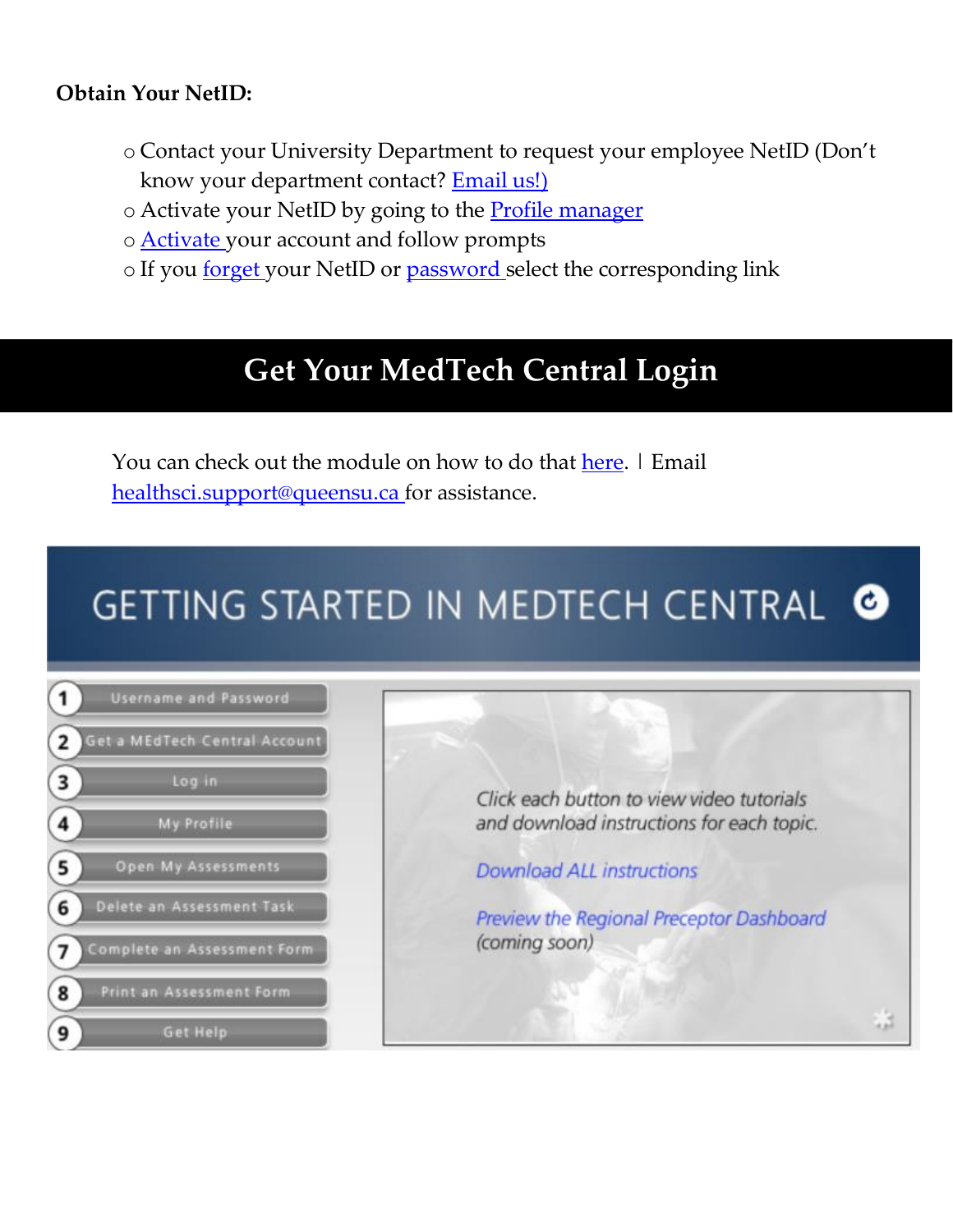#### **Visit the CBME Assessment Guide**

Learn more about how to navigate the CBME Online Assessments in m[ore det](https://bit.ly/cbmefrontline)ail here!

|                     | <b>CBME Assessment Guide</b> |  |
|---------------------|------------------------------|--|
| <b>BEGIN MODULE</b> | DETAILS $\vee$               |  |

#### **Visit the CBME at Queen's Website**

Check out the CBME at Queen's [website](https://meds.queensu.ca/education/postgraduate/cbme) for lots of useful information

|                                | Hospital Partners<br><b>QUARMS</b><br>Giving<br>Research<br>Departments                                       | Search Our Site<br>$\alpha$ |
|--------------------------------|---------------------------------------------------------------------------------------------------------------|-----------------------------|
| <b>MD/PhD</b><br>Undergraduate | Regional Education<br>Clinical Teaching Centre<br>Madical Sciences<br>Postgraduate<br>C#<br>CRD<br>Simulation | Global Hearth               |
| Postgraduate Medical Education |                                                                                                               |                             |
| Postgraduate                   |                                                                                                               |                             |
| Welcome                        | Competency-Based Medical Education                                                                            |                             |
| Admission                      |                                                                                                               |                             |
| Armual Report 2015             |                                                                                                               |                             |
| <b>Awards:</b>                 |                                                                                                               |                             |
| CarMEDS                        |                                                                                                               |                             |
| CBME                           |                                                                                                               |                             |
| How CBME Works                 |                                                                                                               |                             |
|                                |                                                                                                               |                             |
| Videos                         |                                                                                                               |                             |
| Resident FAOs                  |                                                                                                               |                             |
| <b>Faculty Resources</b>       |                                                                                                               |                             |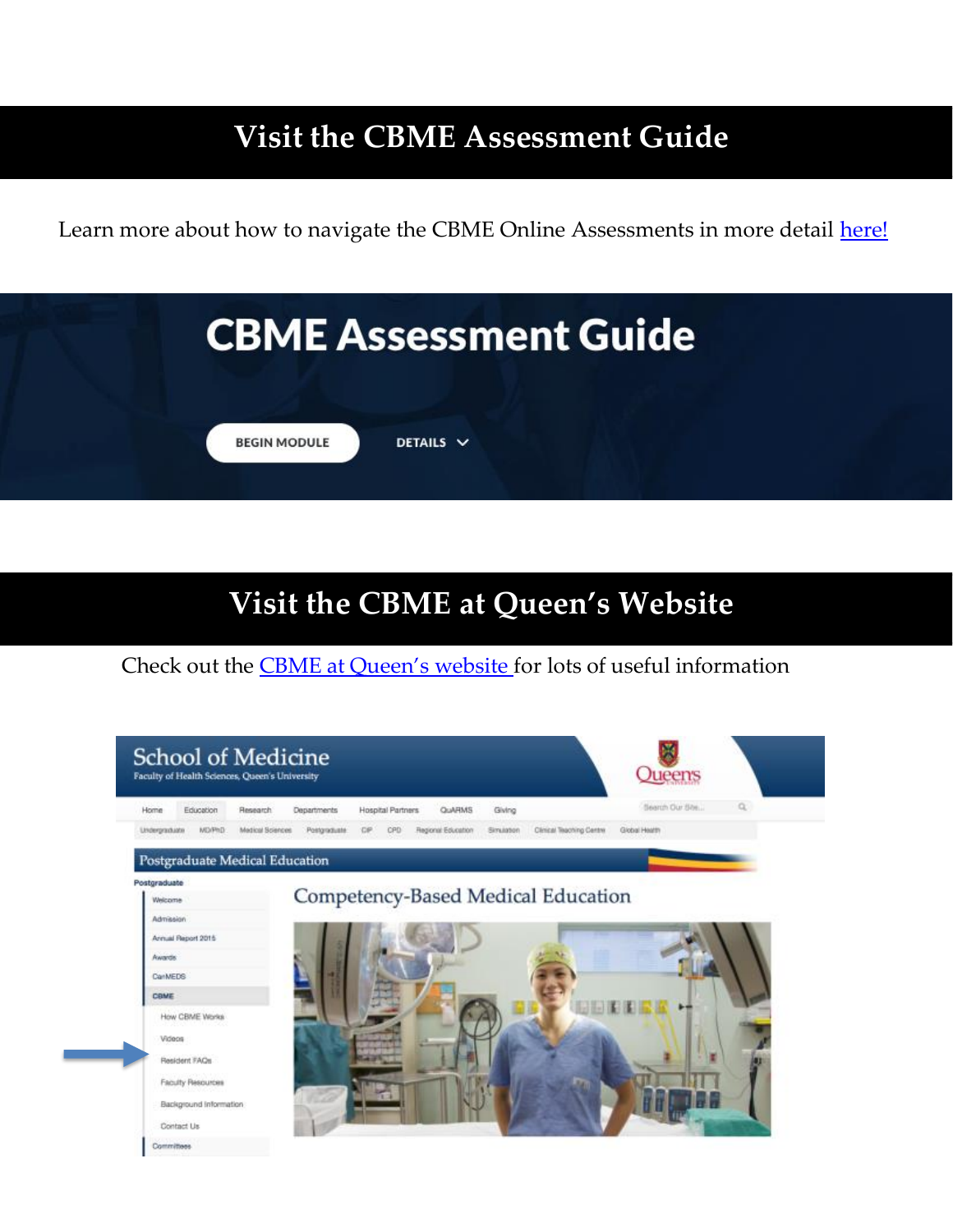#### **Attend a Faculty Development Event**

You can find your event [here.](http://healthsci.queensu.ca/education/faculty_development/programs_new) Or [email](mailto:fac.dev@queensu.ca) us for a list of events near you!

Contact the [Program](http://meds.queensu.ca/postgrad/programs/program_listings) Director or CBME Lead of your training program for:

Information about how CBME will be implemented in your specialty

What will change in the assessment of your residents

How you will be impacted

How Queen's can support you in the transition

*Questions?*

**We can help!**

# [cbme@queensu.ca](mailto:cbme@queensu.ca)

Designing I **ENHANCING POSTGRADUATE** Competency **MEDICAL** at Queen's | EDUCATION

**FACULTY OF HEALTH SCIENCES Lueen's** | FACULTY DEVELOPMENT